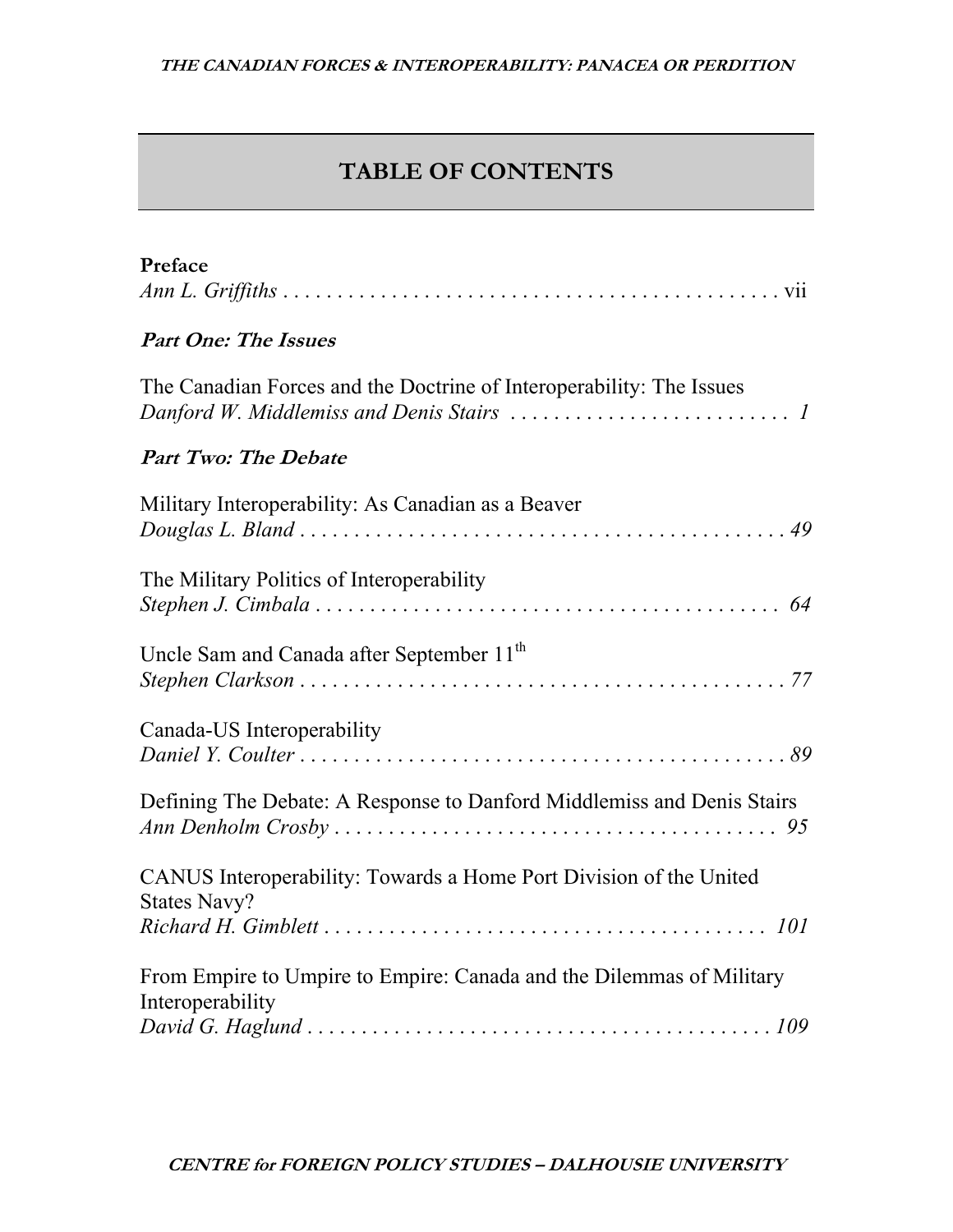## **THE CANADIAN FORCES & INTEROPERABILITY: PANACEA OR PERDITION**

| Interoperability and the Canadian Navy: A Classic Example of "Hobson's<br>Choice"                                                                                                  |
|------------------------------------------------------------------------------------------------------------------------------------------------------------------------------------|
|                                                                                                                                                                                    |
| NORAD: Interoperability at "The Zenith"                                                                                                                                            |
| Interoperability: The Next Stage in Canada-US Integration?                                                                                                                         |
| Interoperability at Work                                                                                                                                                           |
| Interoperability and Its Consequences                                                                                                                                              |
| (Inter) Operating within Niches of Security: A Response to<br><b>Middlemiss And Stairs</b>                                                                                         |
| Canada and the United States in a Hyperpower Era                                                                                                                                   |
| "The Canadian Forces and the Doctrine of Interoperability": A Response                                                                                                             |
| Interoperability, Policy and Sovereignty: A Reaction to "The<br>Canadian Forces and the Doctrine of Interoperability"<br>Major-General H. Cameron Ross and Nigel R. Thalakada  195 |
| The Canadian Military Relationship with the United States:<br>An Overseas Commentary                                                                                               |
| If You Can't Work With Your Allies, Who Do You<br>Want to Work With?                                                                                                               |
|                                                                                                                                                                                    |